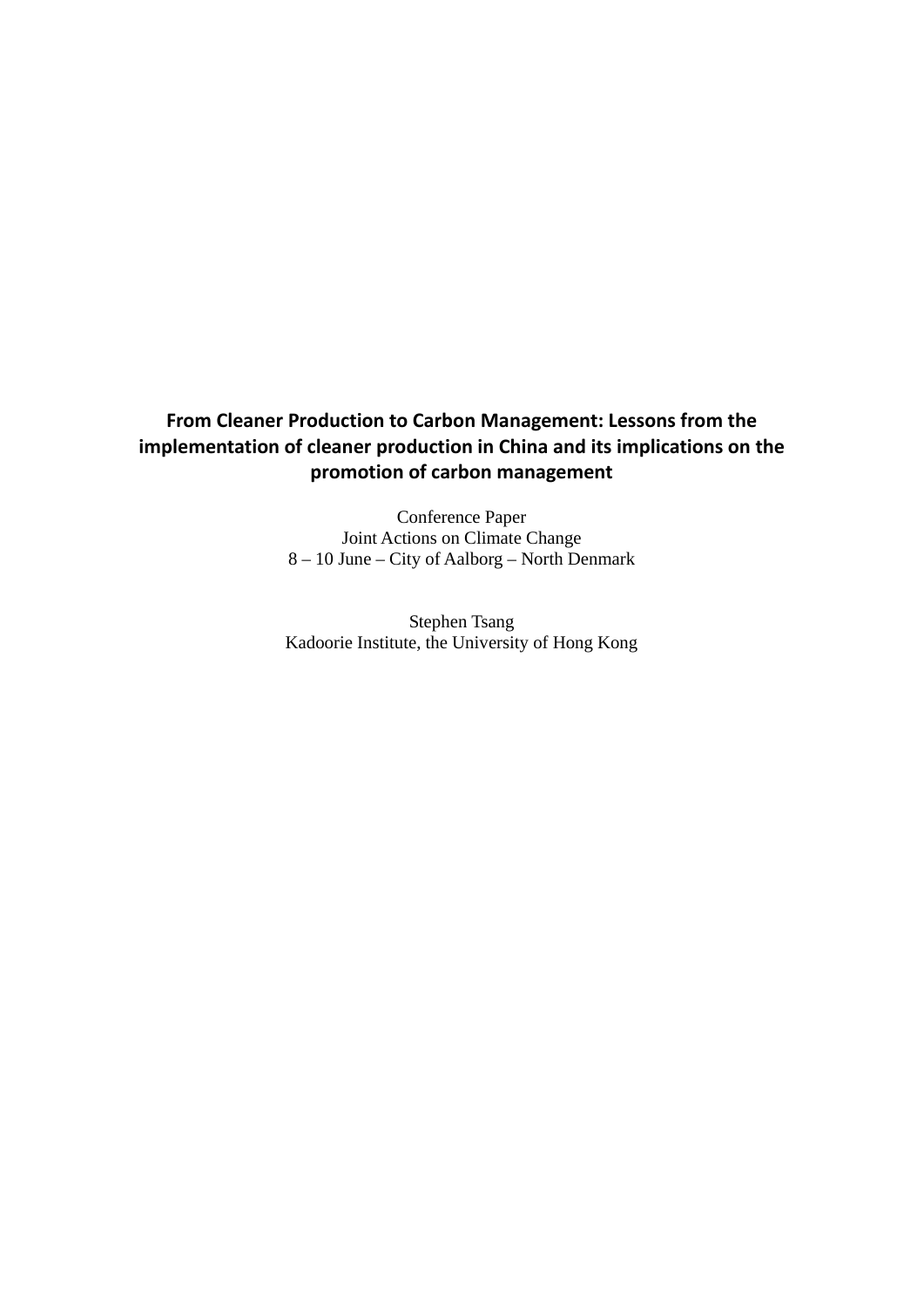#### **Abstract**

Cleaner Production (CP) is defined by the United Nations Environment Programme (UNEP) as "the continuous application of an integrated preventive environmental strategy to processes and products to reduce risks to humans and the environment". Since 1994, UNEP in cooperation with United Nations Industry Development Organization (UNIDO), started to promote the application of CP by enterprises in developing and transition countries by setting up National Cleaner Production Centers (NCPCs) and National Cleaner Production Programmes (NCPPs). The China National Cleaner Production Centre (CNCPC) under the State Environmental Protection Administration (SEPA) was established in December 1994 with an aim to promote China's CP research and consultation. In 1995, CNCPC launched the "Ten, One Hundred, One Thousand, Ten Thousand" programme which aimed to promote CP in 10 heavily polluting industrial sectors in 100 cities throughout China. The target is to have CP in place in 1000 enterprises and train 10000 people in CP concepts and methods. Since then, the Chinese government has seriously considered a cleaner production law, which signified its intention to shift away from traditional reliance on end‐of‐pipe solution as the principle environmental protection strategy. The Cleaner Production Law was later passed in the National People's Congress and became effective in 2003.

By examining currently available literatures, this paper gives a brief overview of the Chinese national CP strategy, listing its ongoing efforts to promote CP, including partnership with international development assistance organizations to conduct demonstration projects and training courses, mandating proposed industrial development projects to include CP audits in the environmental impacts statements, establishment of a national environmental labelling program. CP in China has further been promoted by implementation of international treaty such as Montreal Protocol and supply chain pressure in international trade. Lessons on successes and failures of all these initiatives are drawn and factors that motivate or deter business from CP are identified.

Climate Change is currently the most critical global environmental issue. Governments have continuously been called to act before it is too late. As China is set to become the largest emitter of greenhouse gases in the very near future, China are under international pressure to control its greenhouse gas emissions, although at present, it is not required by Kyoto Protocol to reduce its emissions. Similar to CP, climate change initiatives in China is mainly a result of the central government's adoption and promotion. To demonstrate its commitment to climate change, china's Premier, Wen Jiabao, heads himself a task force to deal with energy efficiency and greenhouse gases emissions. Energy efficiency improvement is one of important measures for reducing CO2 emissions. Industry is the main energy consumer and CO2 emitter in China. In 2007, the central government has mandated key state‐owned enterprises and provincial governors to pledge to achieve a 20% reduction of energy consumption (relative to economic output) over a period of five years. It is the strategy of the central government to implement such reduction through dominant state‐owned enterprises.

The aim of this paper is to identify the similarities and differences between the existing climaterelated initiatives in China with those related to CP. Perceptions of the businesses in China on both issues will be discussed. Lessons are to be drawn from the implementation of CP in China and this will have implications to the future development of climate‐related initiatives and the promotion of carbon management among Chinese business. Recommendations are given to suggest possible policy direction in the future.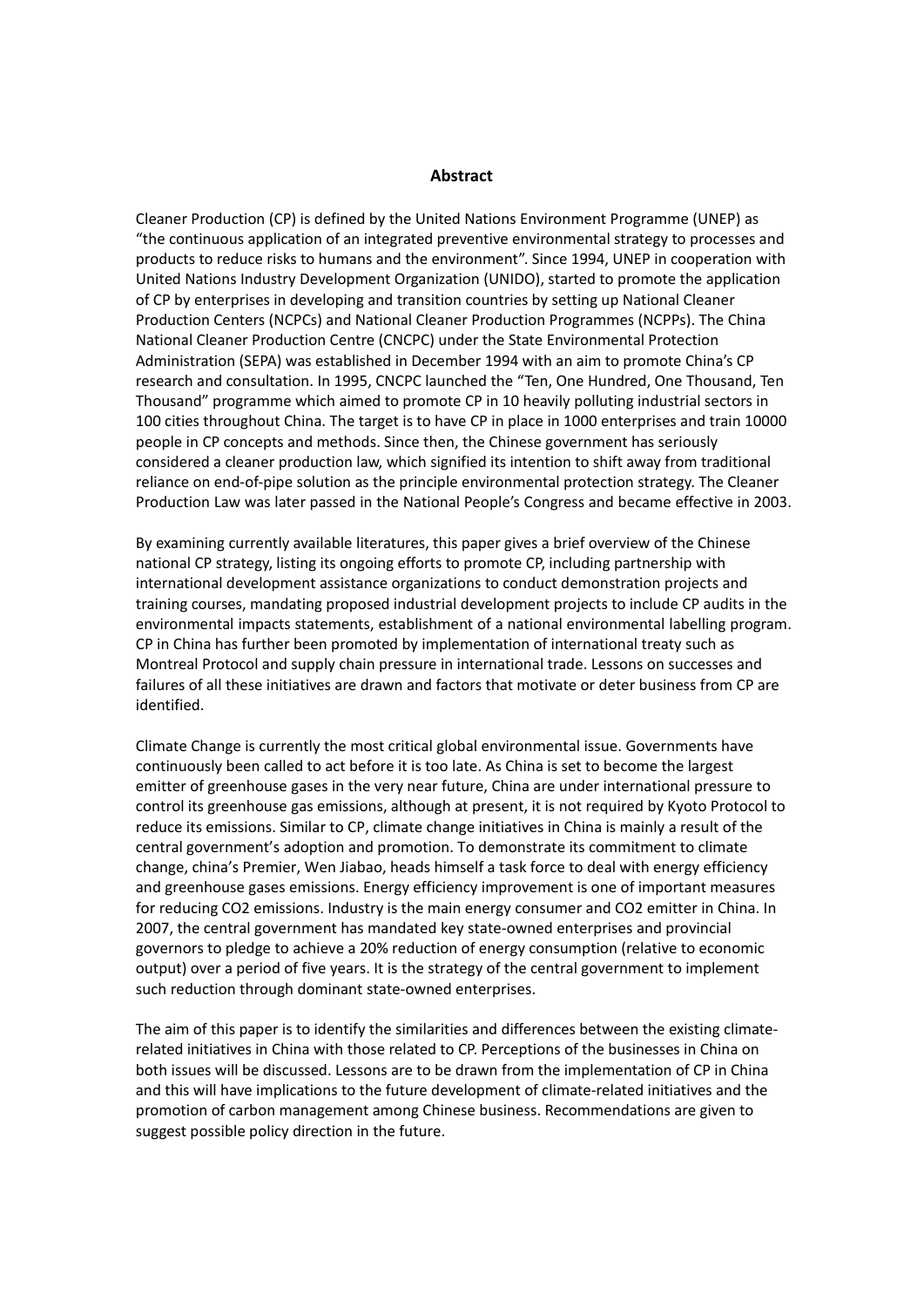# **Introduction**

Since the launch of the Open Door Policy at late 1970's, China has experienced tremendous economic growth. Annual economic growth rate has been maintained at around 9%. Behind the scene of this economic miracle, China's resource-intensive and largely unrestrained mode of economic development has placed heavy pressure on its natural resources and caused widespread environmental degradation and pollution. For example, according to a study by the Chinese Institute of Environmental Science and Tsinghua University, acid rain caused by sulphur dioxide has cost China an annual economic loss of over 110 billion yuan (approx. US\$13.3 billion) while atmospheric pollution led to loss of  $2 - 3$  % of China's GDP (People's Daily, 2003).

Cleaner production (CP) is a strategy of continuous application of approaches and technologies to industries with an emphasis on source reduction and process changes. Seen as a tool to maintain economic development while minimizing damages to the environment, the concept of CP was warmly welcomed by the Chinese government since its introduction to the country in early 90's. CP aims to shift the focus from pollution control to pollution reduction. It was promoted by the United Nations specifically to developing countries, encourage them to adopt energy and resource efficient technology to help reducing impacts to the environment (UNEP, 1990). Initiatives on CP in China, such as demonstration cities and projects, CP audit, etc, have achieved some successes. However, after 15 years of efforts, CP practice is still not widely adopted in China, especially among small and medium enterprises (SMEs). The barriers will be discussed in this paper.

Compared with CP, policies in relation to climate change have a much shorter history in China. With Kyoto Protocol coming into force in 2005, more frequent occurrences of extreme weather and increasing evidences for global warming, climate change has received immense international attention. As China is already the second largest greenhouse gas emitter and is set to overtake U.S. in the near future, the Chinese government is under heavy international pressure to show its commitments on mitigating climate change. As a result, climate change has swiftly risen to become part of China's national agenda. The acknowledgement of the importance of climate change issues by the State Council prompted the set-up of a climate change leading group at national level that is led by Premier Wen Jiabao in 2007. Since the set-up of this leading group, there have been a number of institutional developments at all levels of governments, from provincial, prefectural to county level. In this paper, these institutional developments and policies and measures to address climate change, in particular those affecting business, are highlighted.

Although China's political system is a unitary system, and both CP and climate policies are implemented with a traditionally top‐down approach, the way in which these policies are carried out and how they affect businesses differ from each other and therefore, the effectiveness and results differs. It is this paper's purpose to examine the governance systems for these two issues within the same political system. Similarities and differences on how they affect businesses in China are drawn. Lessons are to be learnt from the effectiveness of CP policies which have been implemented in China since early 90's, so as to shed lights on the potential effectiveness of climate policies in China and give recommendations to the future direction for development.

By examining currently available literatures, this paper first gives a brief overview of China's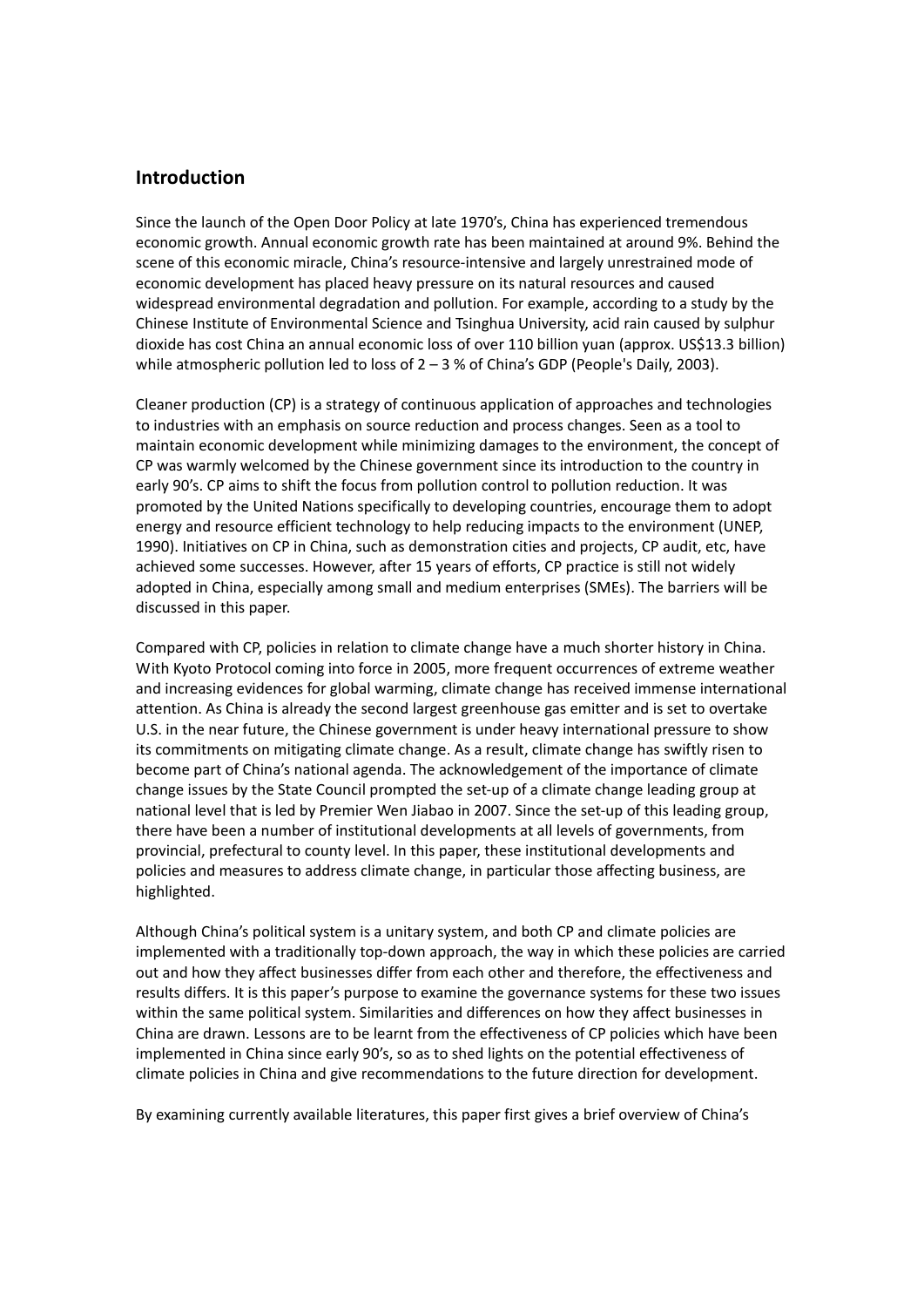national CP strategy, listing its ongoing efforts to promote CP. Lessons on successes and failures of all these efforts are drawn and factors that motivate business to adopt or deter them from CP are identified. It is then followed by a brief description of energy policy in China, as energy policy plays a key role in climate policies. The energy efficiency target set in the Eleventh Five‐year Plan and how it was implemented are discussed. Initial responses by the 50 largest companies in China to climate policies, in particular this energy efficiency target, are examined. Finally, how businesses are affected by CP and climate policies are compared. Recommendations to policy direction in the future are given as conclusion.

# **Cleaner Production in China**

CP is defined by the United Nations Environment Programme (UNEP) as "*the continuous application of an integrated preventive environmental strategy to processes and products to reduce risks to humans and the environment*" (UNEP, 1990). In 1994, UNEP, in cooperation with United Nations Industry Development Organization (UNIDO), started to promote the application of CP by enterprises in developing and transition countries by setting up National Cleaner Production Centers (NCPCs) and National Cleaner Production Programmes (NCPPs) (UNIDO, n.d.). China was among the very first countries that set up NCPC. The China National Cleaner Production Centre (CNCPC) was established in December 1994 as part of the State Environmental Protection Administration (SEPA). The key areas of work of CNCPC are to coordinate with SEPA to formulate national cleaner production law, regulation and management methods, to develop cleaner production audit management systems and train national auditors, to develop local cleaner production centres by providing technical supervision and capacity building. CNCPC is also responsible for various areas of research on cleaner production (2007a).

Shortly after the establishment, CNCPC launched the "Ten, One Hundred, One Thousand, Ten Thousand" programme in 1995. This programme aimed to promote CP in 10 heavily polluting industrial sectors in 100 cities throughout China. The target is to have CP in place in 1000 enterprises and train 10000 people in CP concepts and methods. Since then, the Chinese government seriously considered a cleaner production law, which signified its intention to shift away from traditional reliance on end‐of‐pipe solution as the principle environmental protection strategy. Almost a decade later, the Cleaner Production Promotion Law was passed in the National People's Congress and came into effect in 2003(NDRC, 2006). CP's importance is also reflected in China's Agenda 21 published in 1994, in which CP is regarded as a key strategy to achieve national sustainable development goals. In addition, CP is an integral part of China's national strategy to establish a "Circular Economy". Many of the items covered by the "Circular Economy Law" that was passed in 2008 are already required by the "Clean Production Promotion Law" (McElwee, 2008)

According to Zhang and Chen (2001), the development of CP practices in China can be viewed as two phases. For the first phase (1992 – 1997), the focus is at company level. Work in this period included the introduction of CP methodology, personnel training and demonstration. The main objectives in phase I were to raise awareness through training and demonstration projects, develop training materials, form institutional framework for promoting and coordinating CP practices, conduct CP audits and promote bilateral cooperation.

The main instrument for the implementation of CP in China is a systematical and technical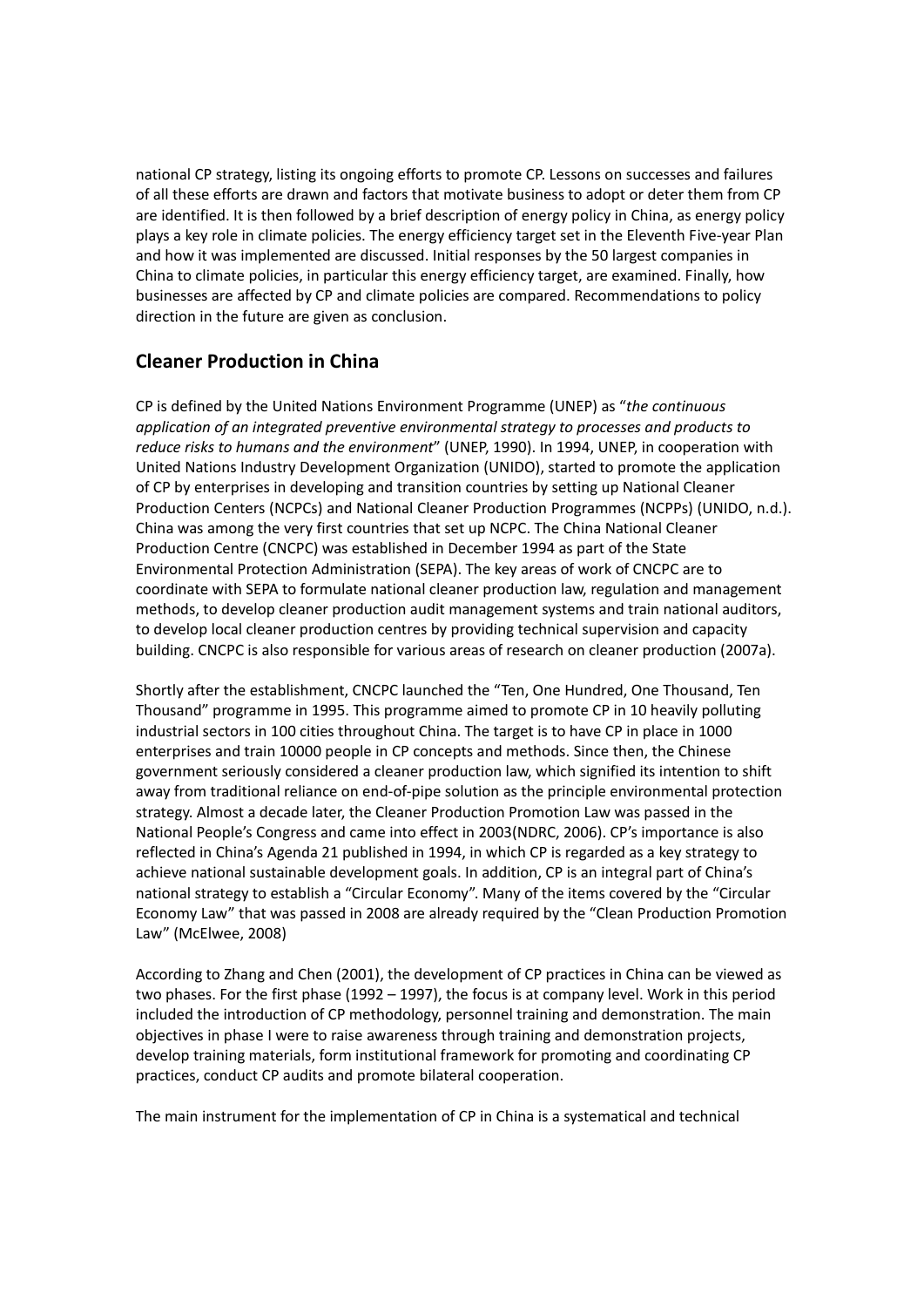approach – the CP audit. CP audit team has to be first created within the company to evaluate the company's environmental performance. The team sets the goal and implements the necessary measures. Audit report is then forwarded to local government, which will then commission an expert team to carry out the inspection on site.

Five strategies have been identified by national and local governments and selected enterprises to encourage adoption of cleaner production. They are: strategy for international cooperation; CP demonstration strategy; national priority industries strategy; cleaner energy development strategy; and production and awareness building strategy (Fang and Côte, 2005).

### **Efforts and Results**

There was some evidence of success for the implementation of cleaner production in China. Implementation of 308 out of 492 CP options generated within 15 paper mills has resulted in satisfactory environmental improvement, implying an implementation rate of 60% (Fang and Côte, 2005). Across the country, the adoption and implementation of CP methodologies has led to cuts of 20% to 50% in pollutant emissions in audited plants as well as 20% to 50% of production cost savings (Wang, 1999). Electroplating sector in China adopting CP has also increased their profits while improving environmental benefits (Ortolano et al., 1999). The application of CP in Taiyun City also illustrated the potential co-benefits of CP in reducing greenhouse gases (Mestl et al., 2005).

From 1993 to 2000, there have been 15 bilateral or multilateral comprehensive cooperation projects focusing on CP, creating numerous projects in industries and enterprises (CCICED, 2000). Local and industry‐based CP centers were established by the CNCPC, creating an institutional network. In May 1999, a national demonstration program is launched. Ten cities and five industrial sectors were selected to carry out pilot projects. By the end of 2001, around 700 CP demonstration projects have been carried out in 24 provinces around the country (Hicks and Dietmar, 2007).

In spite of strong interest in CP and the potential benefits as illustrated from CP demonstration projects and activities in Phase I, CP has not been widely adopted in China as expected. The first decade of implementation revealed major challenges on the promotion of CP: a prevailing end‐ of-pipe approach and lack of institutional capacity on different government levels. Therefore, in Phase II (from 1997 onwards), the focus shifted from training and auditing facilities at company level to the formation of policy framework at government level to overcome the obstacles encountered in Phase I.

### **Barriers**

Although the concept of CP has been introduced in China since early 90's, Hicks and Dietmar (2007) pointed out that improving environmental performance of China's industries are still faced with difficult challenges as CP is not widely adopted. Key factors include difficulties in mainstreaming CP, insufficient institutional resources due to a lack of institutional framework, as well as limited financial and technical resources of small and medium‐sized enterprises, and the difficulty in establishing a CP services market. Similarly, Fang and Côte (2005) pointed out a number of barriers for CP implementation in China.

‐ Low environmental awareness and misconceptions of CP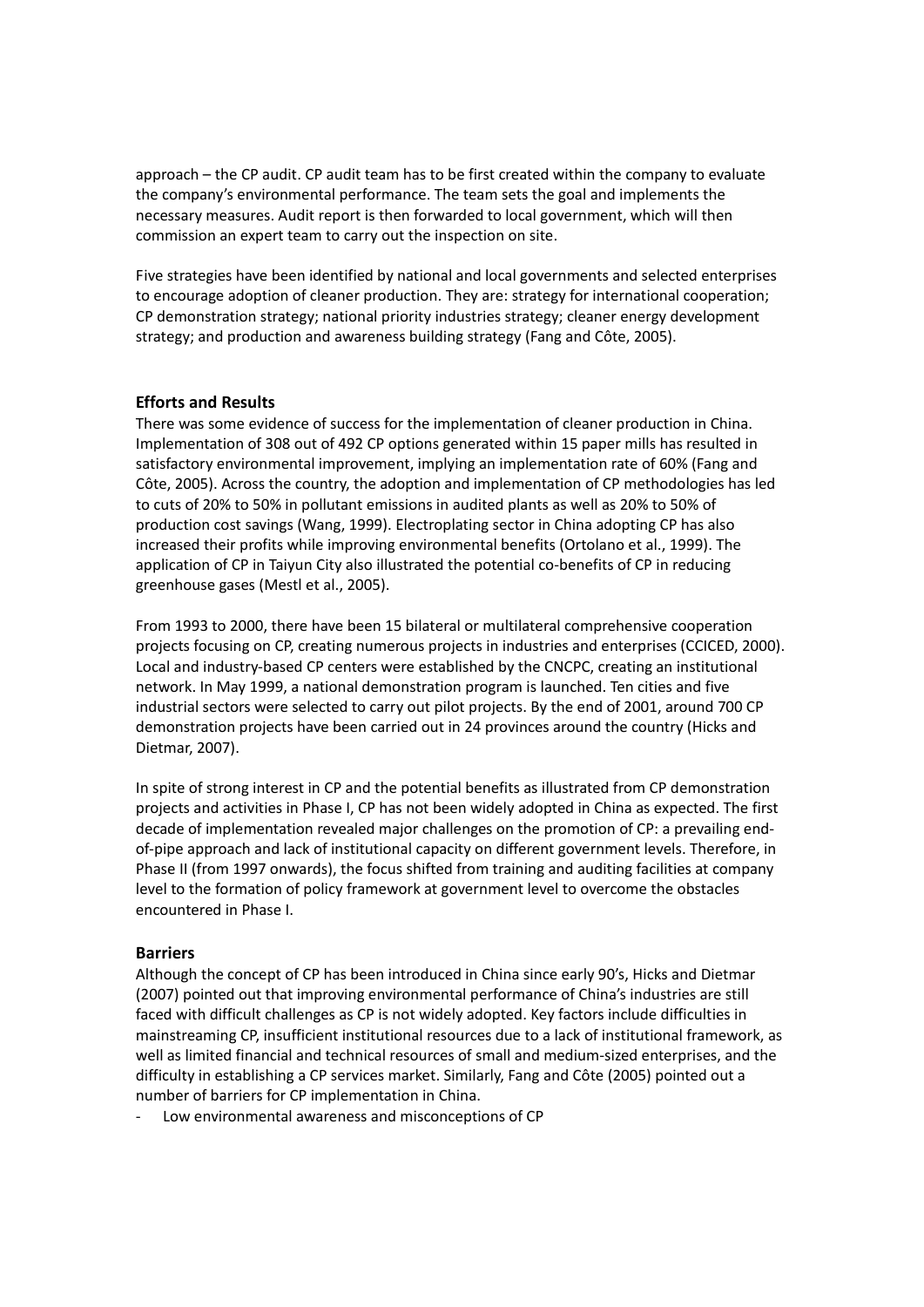- ‐ Technology barriers
- ‐ Institutional barriers
- ‐ Policies, laws and regulatory barriers
- ‐ Internal barriers within enterprises

These barriers are described briefly below.

### *Low environmental awareness and misconceptions of CP*

The misconception that environmentally sound projects always cost more still prevails in China. Although it was shown in many case studies that CP can bring win‐win situation in financial and environmental terms, managers are still not easily convinced. Also, for government agencies at different levels, environmental protection is considered as the sole responsibility of local environmental protection bureaus and SEPA. When decision‐makers are faced with short‐term conflicts between economic development and the environment, environment is easily sacrificed.

This situation has changed since the launch of the Cleaner Production Promotion Act. Article 17 of the Act gives the environmental protection bureaus the authority to publish the names of polluting companies in the mass media. Article 31 further mandate non‐compliant companies to periodically announce the details of their emissions to the public. Since the Act was implemented, many provincial EPBs have published and criticized underperforming enterprises and the media is encouraged to denounce these companies' polluting activities (CSR Asia, 2005). Environmental awareness at both public and enterprise level has therefore risen sharply.

### *Technology barriers*

Technology barriers refer to the obstacles in the technology transfer and the localization of technologies. One key issue affecting technology transfer is the lack of protection of intellectual property in China (The World Bank, 2007) that is prohibiting both local innovations as well as technology transfer from developed countries.

### *Institutional barriers*

Local EPBs are sometimes more influenced by local governments than by SEPA, whereas policies by SEPA are not implemented thoroughly at local levels. Officials at local EPBs might have a more imminent interest in pleasing local political leaders who are more concerned with industrial development over environmental issues.

### *Policies, laws and regulatory barriers*

In principle, CP has been well embedded in the nation's industrial development policies. However, it must be noted that these policies emphasize quantitative growth and growth of scale. Although the CP Promotion Act has came into effect in 2003, most of the existing environmental regulatory instruments are largely based on an end‐of‐pipe approach, which means that the focus is on meeting emission standards instead of reducing emissions through process improvements.

Also, as the name implies, CP Promotion Act focuses on promoting the adoption of CP among industries. However, the law does not specify the methodology and extent to which CP should be implemented. It is left to managers of enterprises to interpret the meaning of CP. In essence, CP should concern the environmental impacts throughout the whole life cycle of a product from resource extraction to product disposal. However, most of the existing efforts are focused on the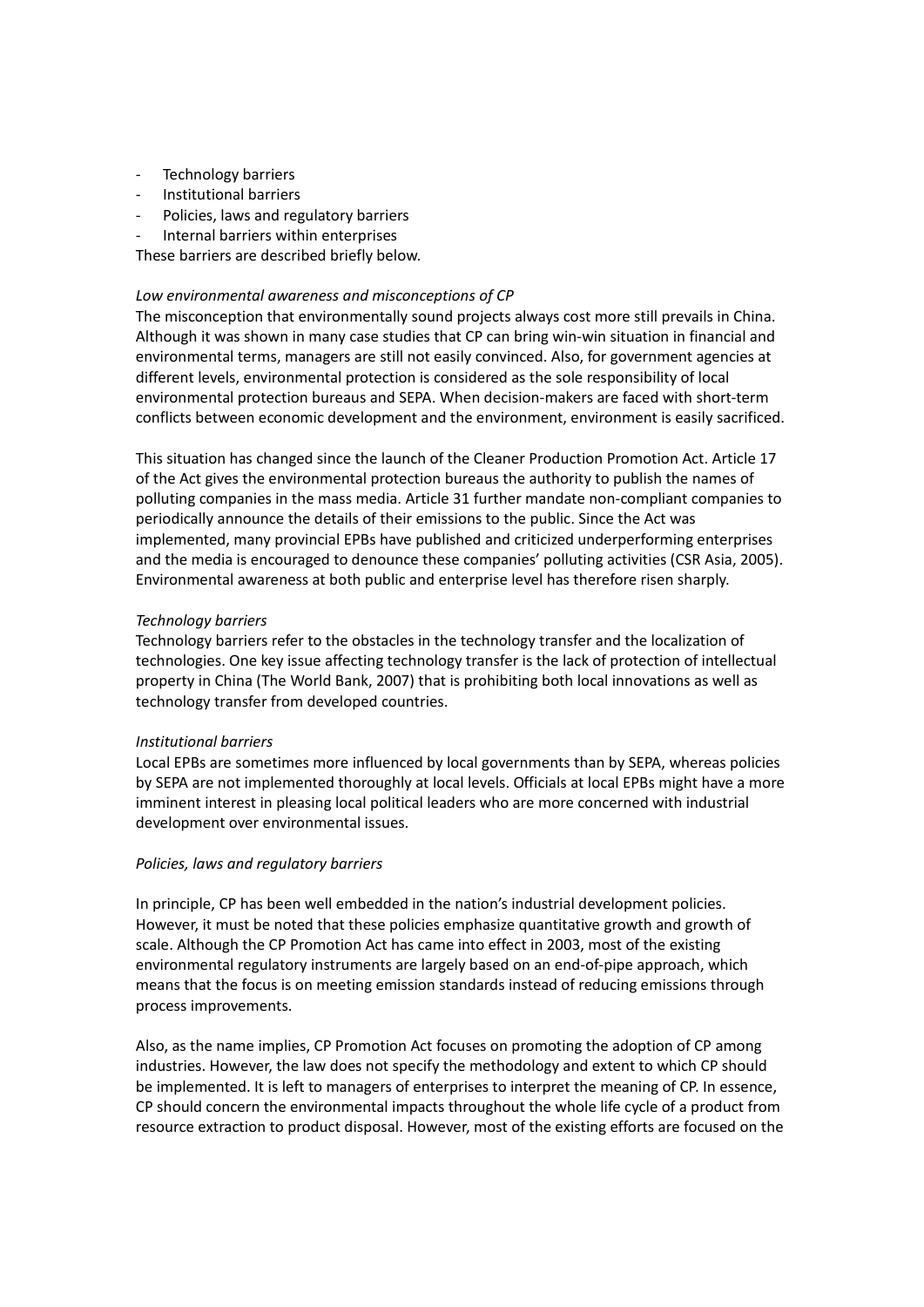### production process only.

### *Internal barriers within enterprises*

By Chinese environmental protection law, enterprises are supposed to integrate environmental laws into their business plans and establish an accountability system for environmental issues. Yet, in most cases, this system only appears on papers. Environmental issues are outside management agenda and there is no mechanism or incentives for enterprise to improve processes and upgrade facilities.

# **Climate Policy in China**

Under the direct leadership of the Environmental Protection Committee of the State Council, a National Coordination Group on Climate Change was set up in 1990, based in China Meteorological Bureau. In October 2003, with the approval of the State Council, the National Coordination Group on Climate Change Strategy (NGGCCS) was officially established, with office located in the National Development Reform Commission (NDRC)<sup>1</sup>. The Group is comprised of 13 agencies, including Ministry of Science and Technology, Ministry of Foreign Affairs, Ministry of Finance, Ministry of Commerce, Ministry of Agriculture, Ministry of Construction, Ministry of Communications, Ministry of Water Resources, State Forestry Bureau, Chinese Academy of Sciences, State Oceanic Administration and Civil Aviation Administration of China. As a coordination group, its policy making power was limited.

The Chinese government has taken the issue of climate change seriously but never a as a priority issue. For example, the word for climate change (Qihou Bianhua) or global change (Quanqiu Bianhua) was not even mentioned in the five‐year plans until recently, in the Eleventh Five‐Year Plan for National Economic and Social Development<sup>2</sup> (2006 – 2010). In Chapter 26, Section 2 (development and utilization of climate resource), the central government asked "to strengthen monitoring, prediction, and assessment of anthropogenic influence on weather, atmospheric composition, and climate change". Local governments, from provincial down to county and community level so far have shown little interest or awareness of the climate change issue, not to mention policy-making on the issue. However, some local governments have, in recent years, become interested in the potential economic benefit that the Clean Development Mechanism (CDM) would bring.

It is worth noting that the central government treats the issue of climate change as part of the national strategy on sustainable development, a major decision made in 1993, one year after the Rio Earth Summit where the UNFCCC was conceived. Thus, climate change has never been a standalone issue in the national policy agenda. The government quickly recognized the close link

 $1$  The National Development and Reform Commission (NDRC) is a macroeconomic management agency under the State Council, which studies and formulates policies for economic and social development, maintains a balance of economic aggregates and guides the overall economic system restructuring.

<sup>&</sup>lt;sup>2</sup> The Five-Year Plan for National Economic and Social Development, or in short, the Five-Year Plan, is to "*arrange national key construction projects, manage the distribution of productive forces and individual sector's contributions to the national economy, map the direction of future development, and set targets.*" (China.org.cn. n.d. *What Is the Five‐Year Plan* http://www.china.org.cn/english/MATERIAL/157595.htm [accessed 28 March 2009].) The  $1<sup>st</sup>$  Five-Year Plan was implemented in 1953.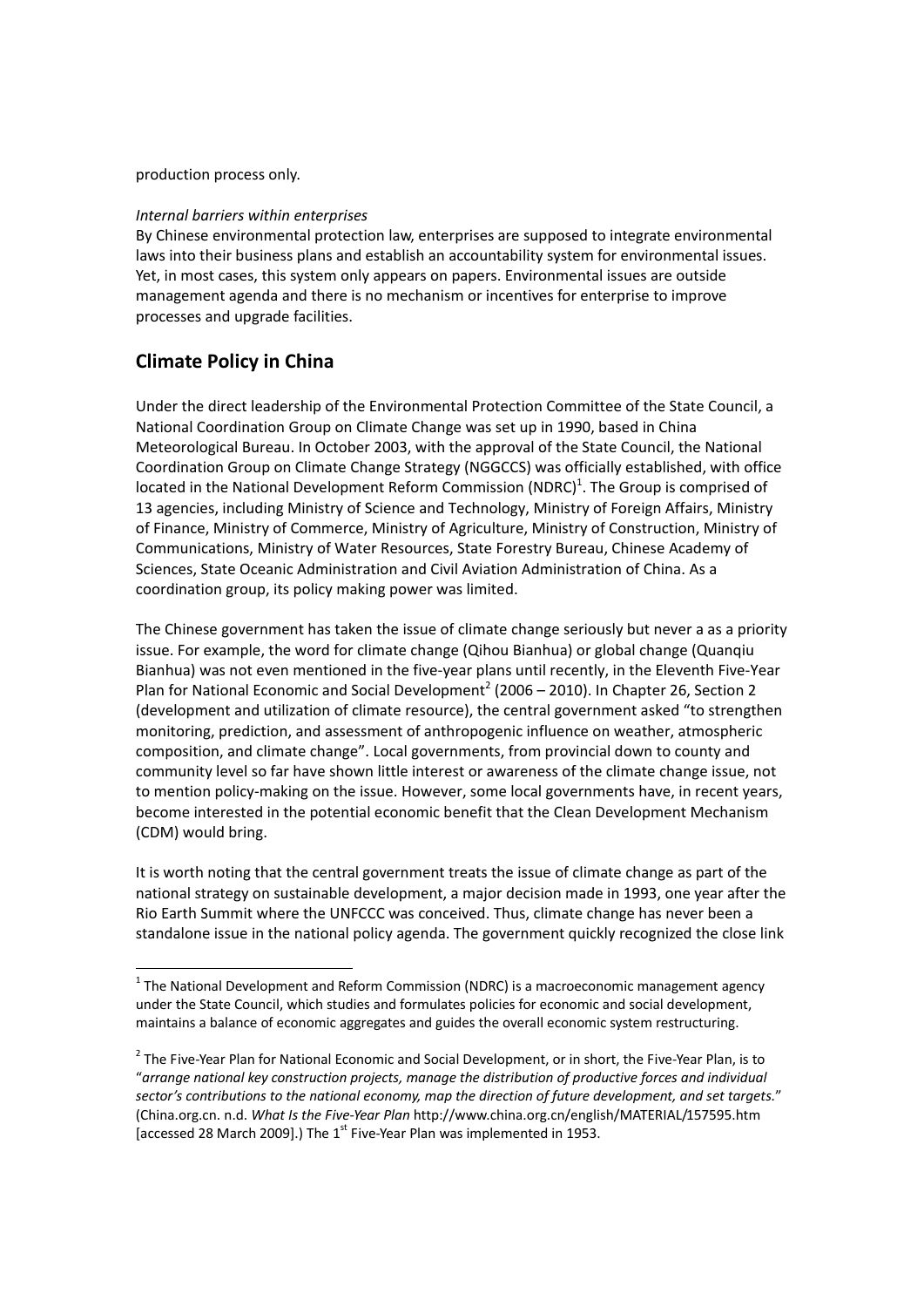of the issue to other problems facing economic growth and environmental protection, particularly, with energy consumption. The government found great consistency between the control of greenhouse gas emissions and energy-saving, a nationwide effort started in the late 1970's in striving for the "four modernizations". In fact, such efforts resulted in the doubling of energy efficiency in the twenty years from 1981 through 2000.

On June 4, 2007, NDRC issued China's National Climate Change Program, the country's very first global warming policy initiative. It indicated that Chinese government acknowledged the importance of addressing climate change issues and it will adopt measures ranging from laws, economy, administration and technology to reduce greenhouse gas emissions (2007b). The Program lists first list out China's effort and achievements in mitigating climate change in the past, which includes:

- 1) Restructuring the economy, promoting technology advancement and improving energy efficiency;
- 2) Optimizing energy mix by developing low-carbon and renewable energy;
- 3) Launching national wide tree‐planting and afforestation campaign and enhancing ecology restoration and protection;
- 4) Effectively controlling the growth rate of population through family planning;
- 5) Strengthening laws and regulations, and policies and measures relevant to addressing climate change;
- 6) Further improving institutions and mechanisms;
- 7) Attaching great importance to climate change research and capacity building;
- 8) Strengthening education, training and public awareness on climate change.

The Program further pointed out the principles, guidelines and objectives of China to address climate change and went on with China's policies and measures to address climate change, which can be classified into five aspects: greenhouse gases mitigation; adaptation; climate change science and technology; public awareness on climate change; and institutions and mechanisms. Within the area on greenhouse gas mitigation, the focus is on energy production and transformation, energy efficiency improvement and energy conservation, industrial processes, agriculture, forestry and municipal waste.

Policies and measures related to *energy production and transformation* includes strengthening existing energy legal system, improve national energy program, implement Renewable Energy Law and promote conditions favourable for renewable energy development and GHG mitigation, promote energy price reform and optimize energy mix, promote the innovation and efficiency improvement in various power generating technologies, both renewable and non-renewable, including nuclear power. All these policies and measures are expected to have major influence on the energy and utilities sector.

Policies and measures related to *energy efficiency improvement and energy conservation* and *industrial processes* are expected to have implications for a wide range of industries. They include improving existing energy‐saving regulation and standards, strengthening the supervision and monitoring of energy conservation efforts, compelling the phase-out of energy intensive and backward processes, technologies and equipments, promoting energy-labelling, developing market for energy‐saving service, adjusting industrial structure, formulating fiscal policies for energy‐saving products, and strengthening the development and dissemination of energy conservation technologies in key sectors. Last but not the least, continuing on the efforts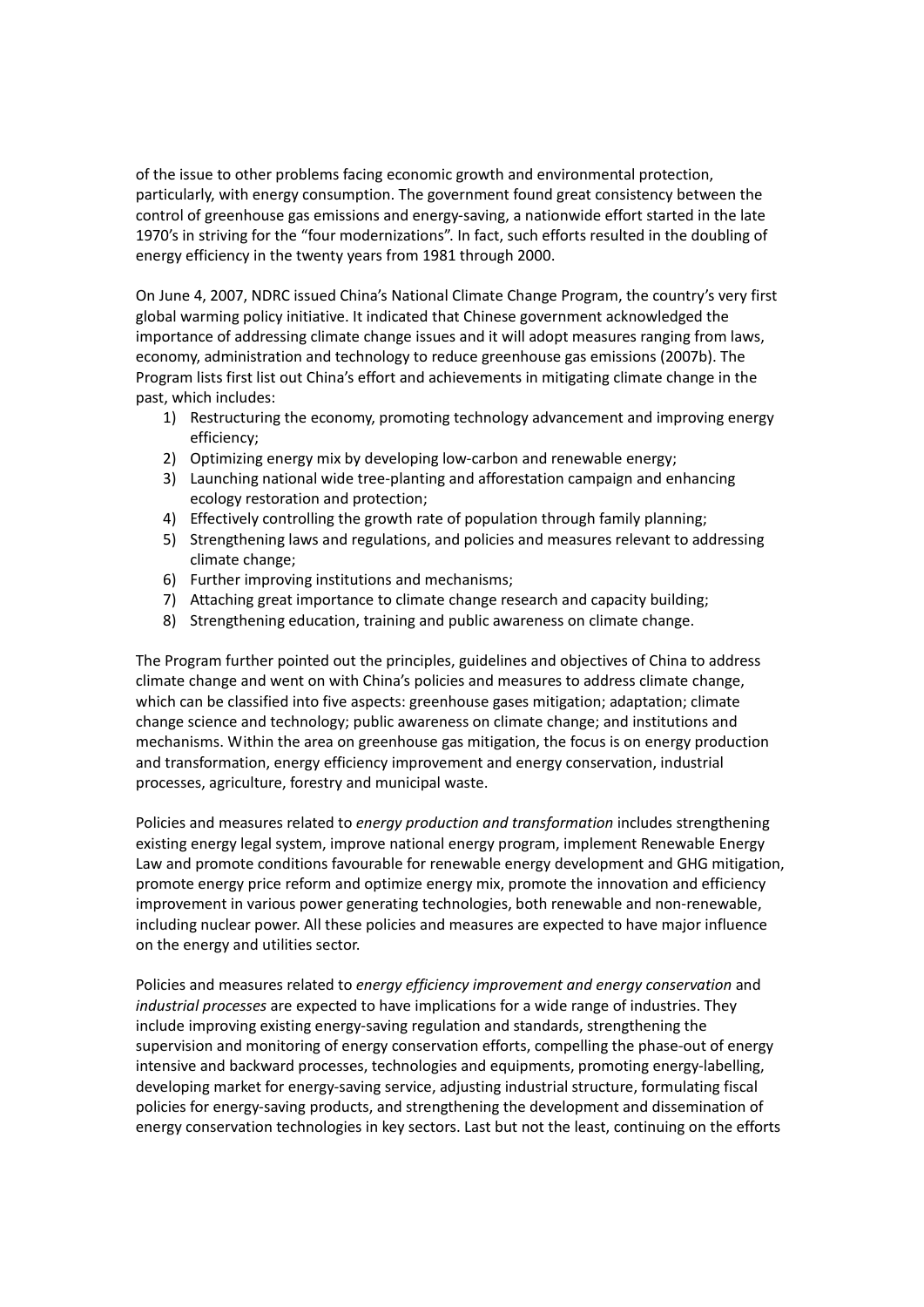of 10 key energy conservation priority programs in the Medium‐and‐Long‐Term Energy Conservation Plan is also considered as part of efforts to mitigate greenhouse gas.

As seen above, energy is a key part of the climate change program in China. The following gives a brief overview of the energy policy development in China.

### **Energy Policy in China**

As early as 1980s, Chinese leaders already acknowledged that the country's industry was highly energy inefficient and was an obstacle for the economy to move forward., Since then, the Government of China adopted the principle of "equal treatment to development and conservation with immediate emphasis on the latter", making energy conservation as a matter of strategic importance in energy policy. They adopted a number of measures to promote the efficient use of energy. 1996 has seen the establishment of Renewable Energy Law and a year later, Energy Conservation Law came into effect.

One of the energy saving measures in China is to produce new energy efficiency standards for various products. These new energy efficiency standards help to reduce carbon emissions both locally and internationally through exports. One example is room air conditioners (RACs). According to analysis (Lin and Rosenquist, 2008), new standards for RACs are expected to result in cumulative reduction in carbon emissions of over 300 million tons by 2020, which is about the size of European commitment under the current Kyoto regime. New power plants are said to be avoided due to peak demand savings of 20GW.

According to statistics (China Electric Power Statistical Yearbook, 2005), power generation has doubled from 1990 to 2000. As China has set the target to quadruple the GDP from 2000 to 2020, and given that energy system in China is largely coal‐based, it can be expected that greenhouse gas emissions can increase relatively fast in the coming decades (IPCC, 2000). Although China has been aware of the issue of energy efficiency and has adopted a number of measures, energy efficiency in China is still lagging behind many developed countries. Therefore, there is substantial potential in energy savings through eco-efficiency both at production (Kroeze et al., 2004) and end‐use.

Similar to other developing countries, greenhouse gas mitigation issues have not been high on the political agenda in China as problems related to reducing common air pollutants such as SO2, NOx, and PM10 are more imminent (Cai et al., 2008). It is not until recently when the urgency for tackling climate change is highly advocated at international levels and China is predicted to surpass US to become the largest greenhouse gases emitter in the very near future that China starts to be under huge international pressure to tackle its carbon emissions. China's climate policies and its commitment are regarded as critical by many countries for the success in the post‐Kyoto regime. Some Chinese scholars (e.g. Chen, 2005) used historical data and different energy models to demonstrate that China has done a great deal in the past centuries to reduce energy consumption and this effort had and will contribute greatly to mitigate climate change effect. The establishment of the 1996 Renewable Energy Law, the 1997 Energy Conservation Law, Tenth and Eleventh Five‐Year Plans, and the ambitious objective of achieving a 20% decrease in energy intensity by 2010 (compared with 2005) has showcased the efforts of the Chinese government in developing a sustainable energy future (Cai et al., 2008). Therefore, it is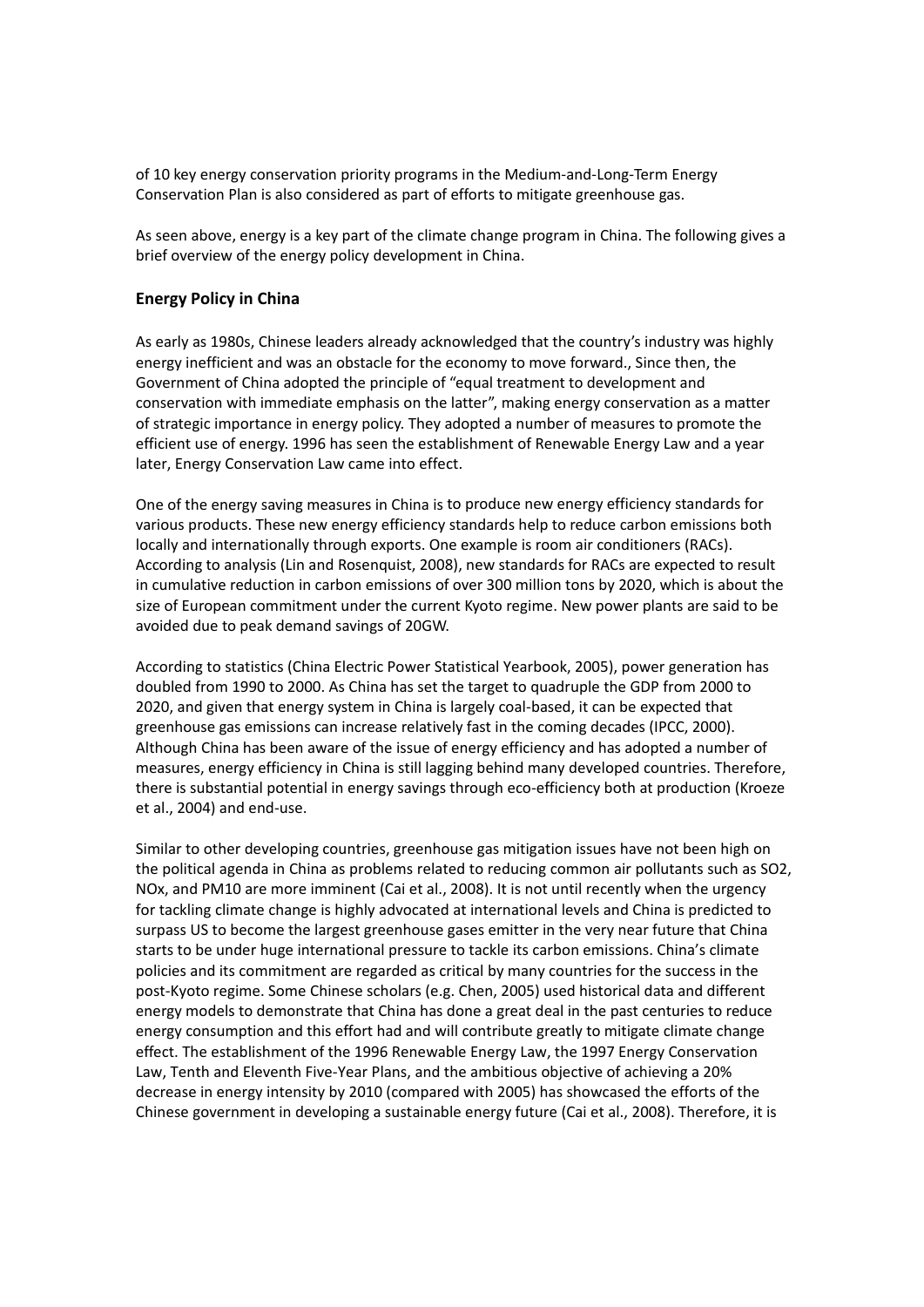argued that, based on the common but differentiated principle, China should not accept a cap on the carbon emissions in climate negotiation in the future.

## **Institutional Framework to Address Climate Change**

To demonstrate China's commitment to climate change, National Leading Group on Climate Change (NLGCC) was established by the State Council in June 2007, headed by premier, Wen Jiabao. NLGCC was to replace its predecessor – NCGCCS, and number of member agencies enlarged from 13 to 27. The role of the leading group is to study and devise national climate change strategies, directions and measures, unify national actions on climate change, research on international cooperation and negotiation processes, coordinate solutions on key issues in responding to climate change (Daily, 2007). It is worth noting that the composition of this leading group is basically the same as that of the National Leading Group on Energy Saving and Pollutant Reduction. Although these two groups have different groups and set up secretariats in different agencies, both groups are led by premier and comprise the same agencies. Therefore, it can be seen that the Chinese government made close link between climate change and energy saving and pollutant reduction. The leaders of China treat these issues as integrated in their policies and actions. The NLGCC works under the supervision of National Development and Reform Commission. For energy saving measures, the implementation lies mainly on NDRC while pollutant reduction is the responsibility of the State Environmental Protection Administration (SEPA).

# **Actions on Local Level**

In China, government system is a top-down unitary. Local governments are supposed to implement decisions made by the central government. How far the local government goes in implementing decisions from the central governments depends on their motivations, capacity and constraints.

Local political leaders' performance is evaluated by higher levels of governments and economic growth of the region they govern is one of the key indicators. Therefore, promoting local economy is one of the key ways for local political leaders to get promoted. As climate change mitigation efforts are mainly related to reducing energy usage and was believed to slow down economic growth, there is basically no incentive for government to reduce greenhouse gas emissions (Pan, 2003). However, there has been a sudden turn-around in terms of the climaterelated initiatives by provincial and prefectural governments shortly after the creation of the NLGCC by the central government. At the same time, NDRC issued China's National Climate Change Program, the country's very first global warming policy initiatives (China.org.cn, 2007).

Beginning from mid‐2007, the central government mandated all local provinces to establish special task forces to lead efforts on climate change (Qi et al., 2008). Plans for climate change mitigation and adaptation were developed by many provinces. These provinces include Xinjiang, Habei, Fujian, Beijing, Liaoning, Shandong, and Jianxi (Qi et al., 2008). A few provinces even initiated research programs on climate change and adaptation, including Guangdong, Qinghai, Sichuan, and five provinces in western China. Gansu Province even invited Canadian scientists to conduct research on the impacts of climate change on the ecosystem in the region in September 2007.(Qi et al., 2008)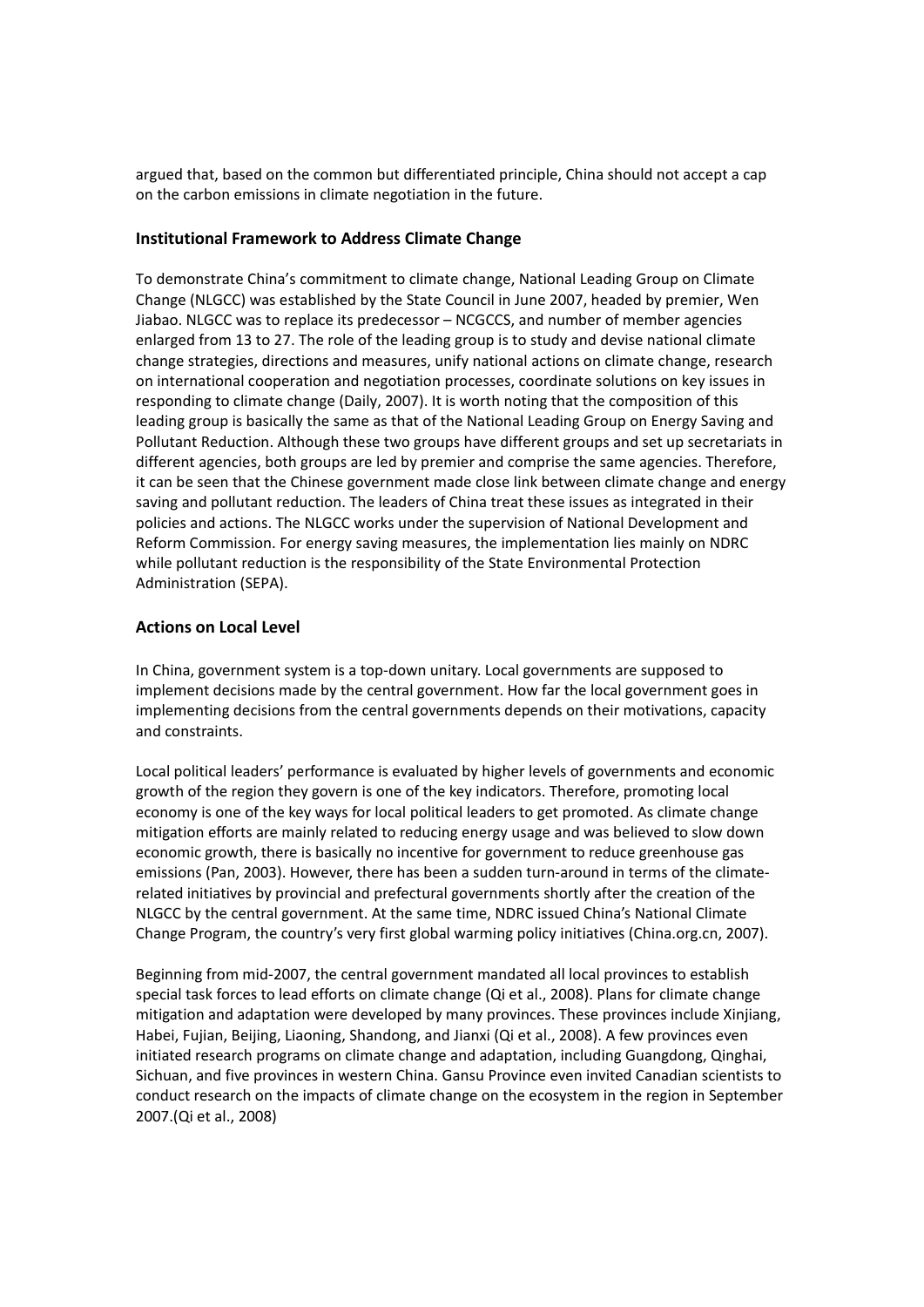Until March 2008, eight provinces and autonomous regions have formed leading groups on climate change adopting the model of the central government. Among these eight leading groups, seven are called Leading Group on Energy Saving, Pollution Reduction and Climate Change. The exception is Qinghai, which has set up a leading group on climate change but has none for energy saving and pollution reduction.

For other provinces, either Leading Group on Energy Saving or Leading Group on Energy Saving and Pollution Reduction is set up after the creation of the NLGCC. Provinces that do not include the term "climate change" in the name of the leading group nevertheless stated that their responsibility includes climate change issues. Provincial governments also request prefectures to establish their leading groups on climate change. Therefore, with just a few months, a dramatic institutional development on climate change was seen in China, beginning from central government to the provincial and prefectural levels.

Greenhouse gas mitigations are also achieved in China through the use of Clean Development Mechanism (CDM) in the Kyoto Protocol. Currently, China is the largest supplier of CDM‐based certified emissions reductions (CERs). CDM provides strong incentives for local government for involvement in climate change mitigation. Provincial governments have shown to be quite serious about CDM as seen in their institutional set-up. The national CDM office resided within the NDRC. At provincial level, governments have their own offices within the Provincial Development and Reform Commissions and have developed regulations and guidelines for CDM project development. Back in 2006, Shanxi province has already set up a leading group on CDM, which has its secretariat in Shanxi Development and Reform Commission and is led by the vice provincial governor. Guizhou Provincial government established a Joint Council, consisting of 11 provincial ministries, to lead and coordinate CDM projects (Government, 2006). By September 2007, CDM promotion centers were established in 27 provinces by the provincial governments to help with the development of CDM in China. The interest in CDM projects also extend beyond provincial governments to prefectural and county level governments.

### **National Goal on Energy Efficiency in the Eleventh Five‐year Plan**

In 2006, the goal of 20% reduction in GDP energy intensity was set in China's  $11<sup>th</sup>$  Five-Year Plan. To reach this target, quotas have been allocated to all provinces and major state‐owned enterprises (SOEs). Provincial governments also distributed the quota among their prefectural governments and SOEs in the province. To make the system effective, provincial governments developed performance evaluation systems and linked performance evaluation to the promotion of local government officials and even leaders of state-owned companies. These quotas are then naturally passed down to county level governments. For example, Shangdong province government signed accountability contracts with 17 city governments and 103 energyintensive enterprises in the province. Failure to reach the target of emission reduction would mean that city governments and enterprises would be vetoed from any awards and honours. In addition, leaders of SOEs will not be entitled to any annual rewards (NDRC, 2007). Governors of Shandong and Gansu provinces were quoted saying that they would resign if they could not meet the energy saving and pollutant reduction targets assigned by the central government (China Review News Agency, 2008). Under this system, there is high political pressure on government officials and it has become their personal interests to implement the country‐wide energy savings targets.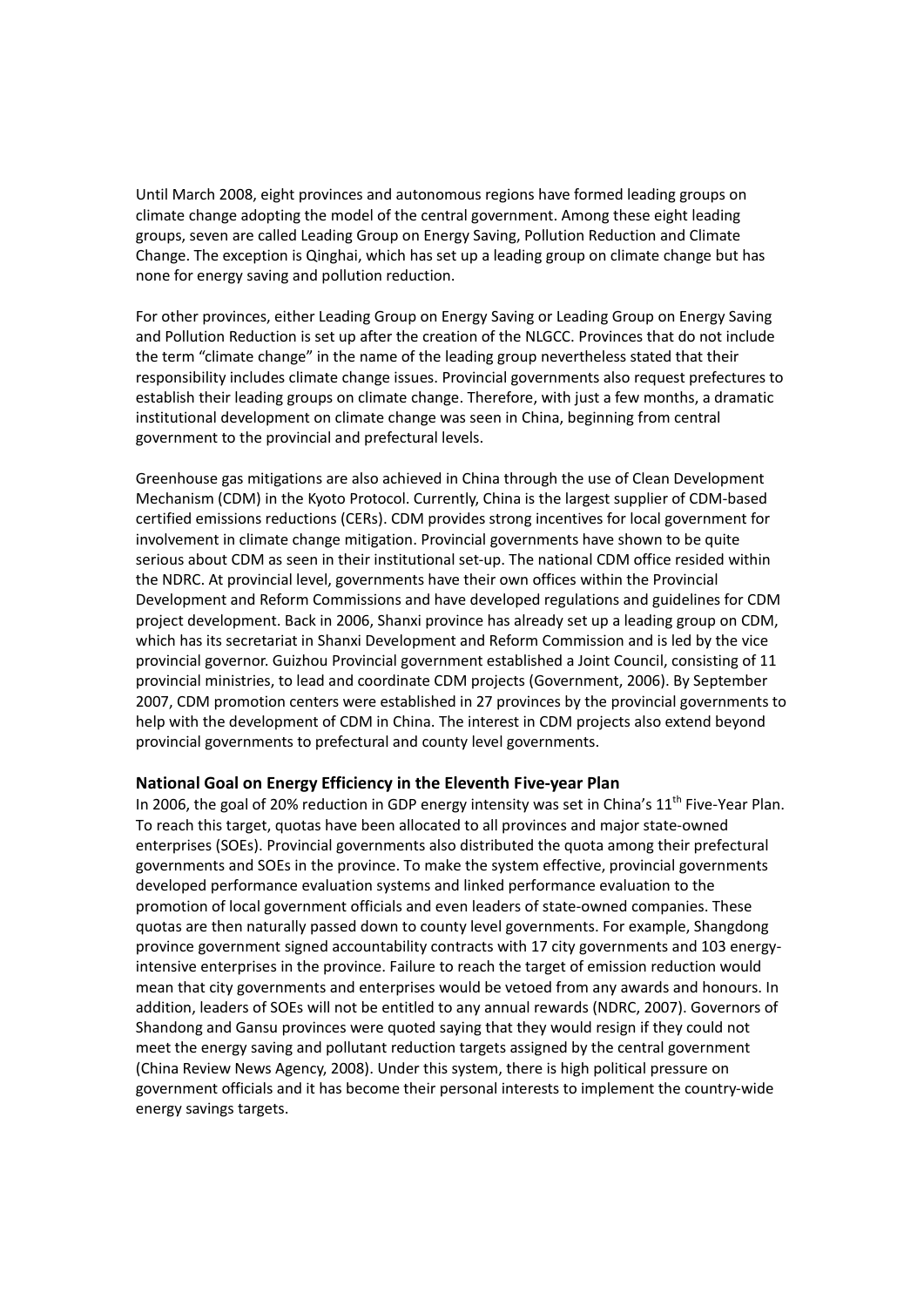# **Response of Chinese Enterprise to Climate and Energy Policies**

Business is the key energy user and plays a key role in greenhouse gas mitigation. As climate change receives greater attention by the Chinese government, businesses in China, like their counterparts in other parts of the world, are expected to react in one way or the other. For a preliminary inquiry into this question, this paper will focus on the responses and strategies of a small sample of Chinese listed companies. This research will cover constituent companies in the Hang Seng China 50 Index (as at 31 August 2008), which comprises all companies whose primary listing is on:

- \* the Shanghai Stock Exchange; or
- \* the Main Board of the Hong Kong Stock Exchange

The constituent companies comprise the largest 50 companies in terms of 12‐month average total market capitalization. As for companies' responses and strategies on climate change, information will be collected by searches in company disclosed information (websites, reports), and the media (using keyword search in www.google.com and www.baidu.com ‐ the most popular search engine in China). The research will discover if administrative measures (in particular, allocation of emission reduction quotas) by the central government is effective in driving companies to respond actively to climate change challenges and the responses and attitudes demonstrated by different sectors within China.

### **Sectoral distribution of companies**

Table 1 shows the distribution of the Hang Seng China 50 Index (the Index) constituent companies by sector. It can be seen that the finance sector dominates the Index, with 12 companies included. It is followed by the manufacturing sector (6) and the energy sector (5). Both the telecommunication and insurance sectors have four companies included in the Index.

| <b>Sector</b>                 | No. of companies |
|-------------------------------|------------------|
| Finance                       | 12               |
| Manufacturing                 | 6                |
| Energy                        | 5                |
| Telecommunication             | 4                |
| Insurance                     | 4                |
| Transportation                | 3                |
| <b>Real Estate</b>            | 3                |
| Transportation infrastructure | $\overline{2}$   |
| <b>Utilities</b>              | $\overline{2}$   |
| Construction                  | $\overline{2}$   |
| <b>Metals and Mining</b>      | 2                |
| Airline                       | 1                |
| Conglomerates                 | 1                |
| Food                          | 1                |
| <b>Business Services</b>      | 1                |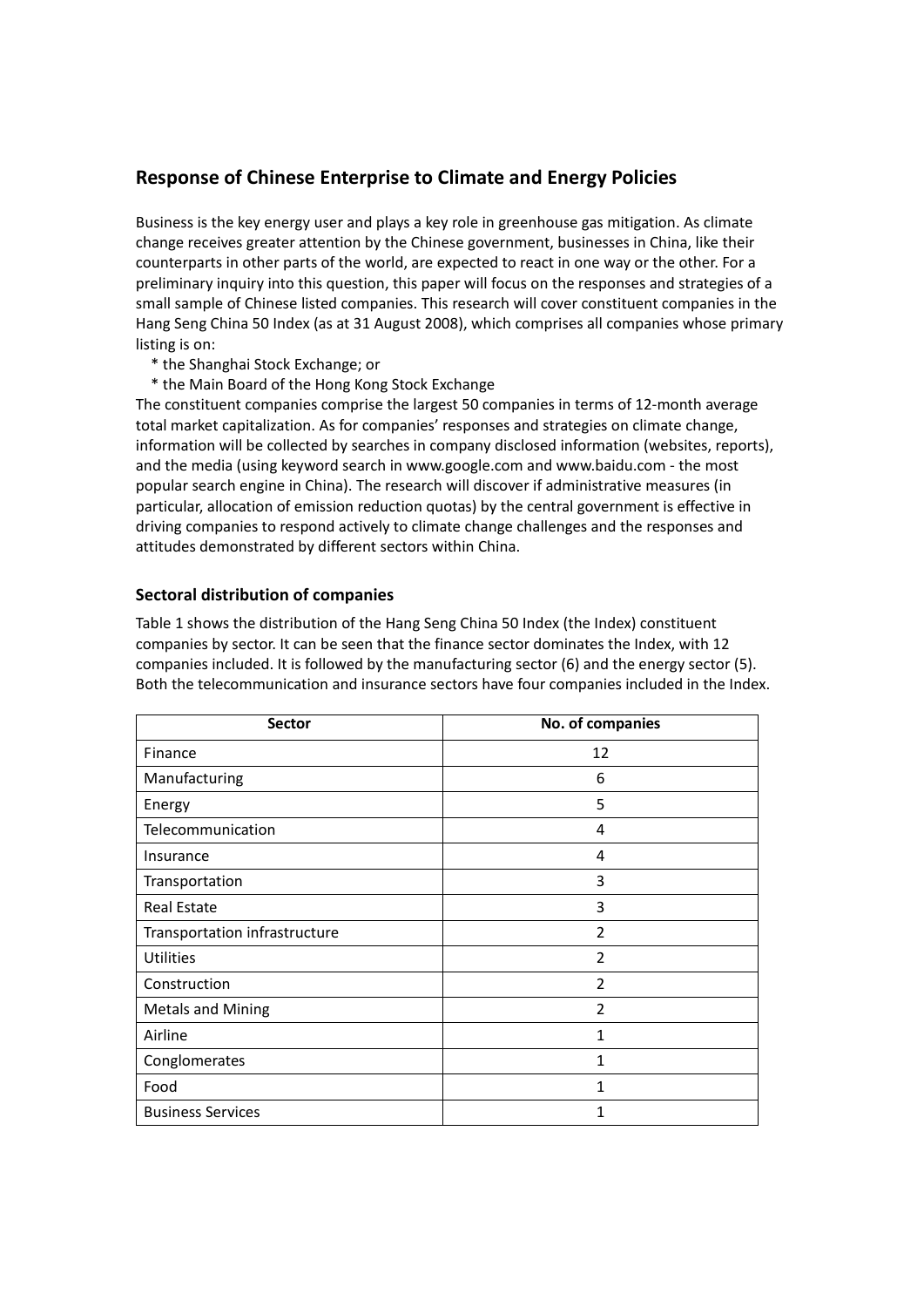| Retail | -        |
|--------|----------|
| Total  | cΩ<br>υc |

Table 1. Sectoral distribution of Hang Seng China 50 Index Constituent Companies (as at 31 Aug 2008)

## **Information disclosure with regard to climate change**

Of the 50 companies, 17 companies have published CSR or sustainability reports. Out of these 17 companies, only 6 of them (35.3%) have mentioned about climate change in their reports. For the 33 companies not producing related reports, only 2 mentioned about climate change in their websites. In total, only 8 companies (18%) in the Index have actively mentioned about climate change either in their reports or websites. It is worth noting that 4 of the 8 companies are from the energy sector. The remaining consists of a telecommunication company (China Mobile Ltd.), 2 manufacturing companies (Baosteel and Wuhan Iron & Steel), 1 utilities company (Datang Power).

Eight companies, mainly Energy, Utilities and Manufacturing companies are found to mention about energy reduction efforts in their reports as a result of the energy efficiency target set by NDRC in the Eleventh Five-year Plan. The observation that the effect of the energy efficiency target is only concentrating on the energy intensive sector is logical since quotas to reach the energy efficiency targets are distributed to key state‐owned energy intensive enterprises but not to the service‐oriented sector.

Chinese banks are rather reactive on the response to climate change issues. Out of the 12 companies in the finance sector, half of them have issued CSR or sustainability report. Yet, none of the reporters is found to address the issue of climate change in their reports. Also, it is worth noting that no information in relation to climate change was found for the two securities companies in the Index. They seem to show no interest at all to climate change issues.

According to the report "Corporate Governance and Climate Change: The Banking Sector" issued by Ceres investor coalition, Bank of China and ICBC, which were included in the survey, were the lowest scorers among the world 40 biggest banks. It can be conclude that, in contrary to the global trend that many financial institutions taking the lead in climate change initiatives, the finance sector in China does not see the importance of including climate change in their business agenda.

This research also looked into the response of Chinese enterprises to the Carbon Disclosure Project (CDP). As for the CDP6 (2008), questionnaires have been sent to 32 of the 50 companies. 11 companies have either answered the questionnaires or provided information. 15 of them did not respond and 6 of them declined. Of the 11 responding companies, 7 of them did not respond in CDP 2007. This may indicate that awareness on carbon issue has slightly risen among Chinese enterprises. However, it is worth noting that there is no necessary linkage between disclosure of climate-related information on website or reports with the response to CDP. Companies such as Datang Power and Sinopec have addressed the issue of climate change in their reports but did not respond to CDP6 questionnaires. Also, China Mobile has started implemented Green Action Plan since 2006, in which they pledged to reduce 40% reduction in power consumption per business unit by 2010 compared to 2005 level. However, they have either declined or not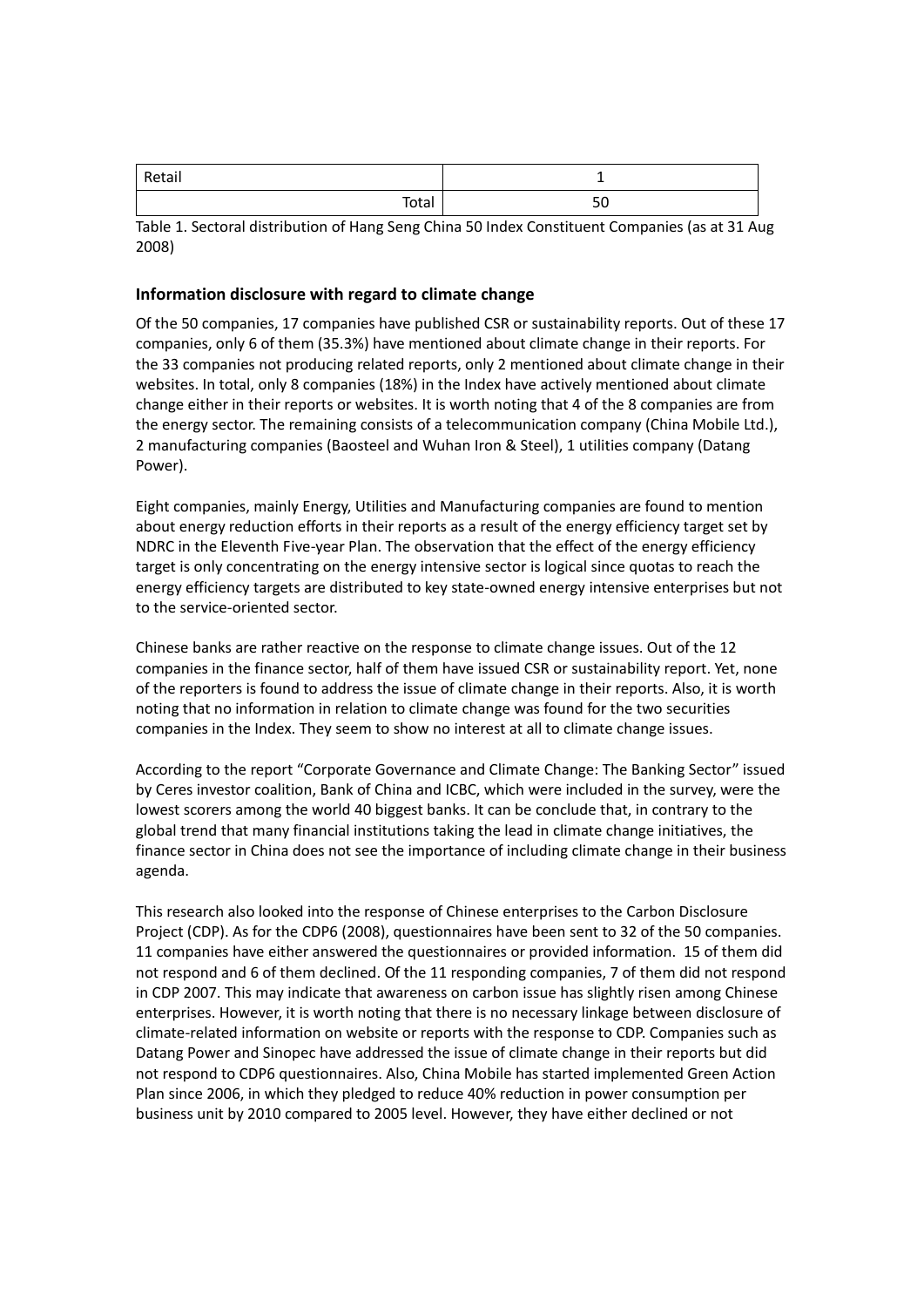responded to the questionnaire since they were included in the survey in 2003.

Given that many of the listed companies are still directly or indirectly owned by the Chinese government, the rise of climate change on the political agenda should have caused concern among leaders of Chinese enterprises. However, China's first National Climate Change Programme and the set-up of the NLGCC have not caused a significant rise of awareness or actions on climate change issues among Chinese enterprises in general, except energy intensive companies. It appears that the largest listed companies in China are rather passive on the issue of climate change. It may reflect the fact that the management are not aware of the issue or they may not be prepared to react to it. Also, as China most likely will not accept any restraint on its carbon emissions in the near future, businesses in China do not see a potential carbon constraint and there is no need to address the risk associated with that. Therefore, climate change is not on the agenda of most of the leading businesses in China.

# **Comparing the Implementation of Cleaner Production and Energy Efficiency Target**

CP in China is implemented by the CNCPC which is under the supervision of SEPA. As for achieving energy efficiency target, it is the work of the National Leading Group on Climate Change, under NDRC. As can be seen from the responsible agencies for these two issues, cleaner production is regarded more as an environmental issue while energy efficiency is regarded as an economic issue. Increasing energy efficiency is on the top agenda in China's national strategy.

CP is introduced country‐wide in China through awareness building and capacity building. It required managers in the industry to accept the concept and adopt CP practices in their factories. CP audit was developed by CNCPC as a mechanism to implement CP at factories. To make CP audit successful, awareness of CP among factory managers had to be increased. There must be a paradigm shift from end‐of‐pipe pollution control to pollution prevention and efficient use of resources. CP audit team had to be formed and necessary skills built, since CP is multi‐facets and concerns processes ranging from resources acquisition, production, waste treatment, product packaging, utilization, transportation and disposal. In addition, local government also needed to be equipped with knowledge to conduct external audits. Demonstration projects are also used to set as a learning model for other enterprises. Due to the nature of CP, which emphasizes on integrated preventive environmental strategy on processes and products, there are no mandatory targets for pollutant reductions.

For energy savings and energy efficiency as part of climate policy, awareness has already been built among Chinese enterprises after the introduction of CP. To a certain extent, energy efficiency can be seen as part of the objectives of CP. Therefore, the concept of energy saving is already widespread when the national energy efficiency targets were announced during the Eleventh Five‐year Plan. When individual energy‐intensive enterprise was identified and required to sign contracts with NDRC on commitments to reduce energy intensity, awareness on energy savings and energy efficiency is further heightened, as failure to reach target set would mean ban from any awards, which would affect the performance evaluation of enterprise leaders.

The top-down allocation of energy efficiency target bundled with political accountability means that targets are set and distributed to every individual enterprise in a highly efficient way.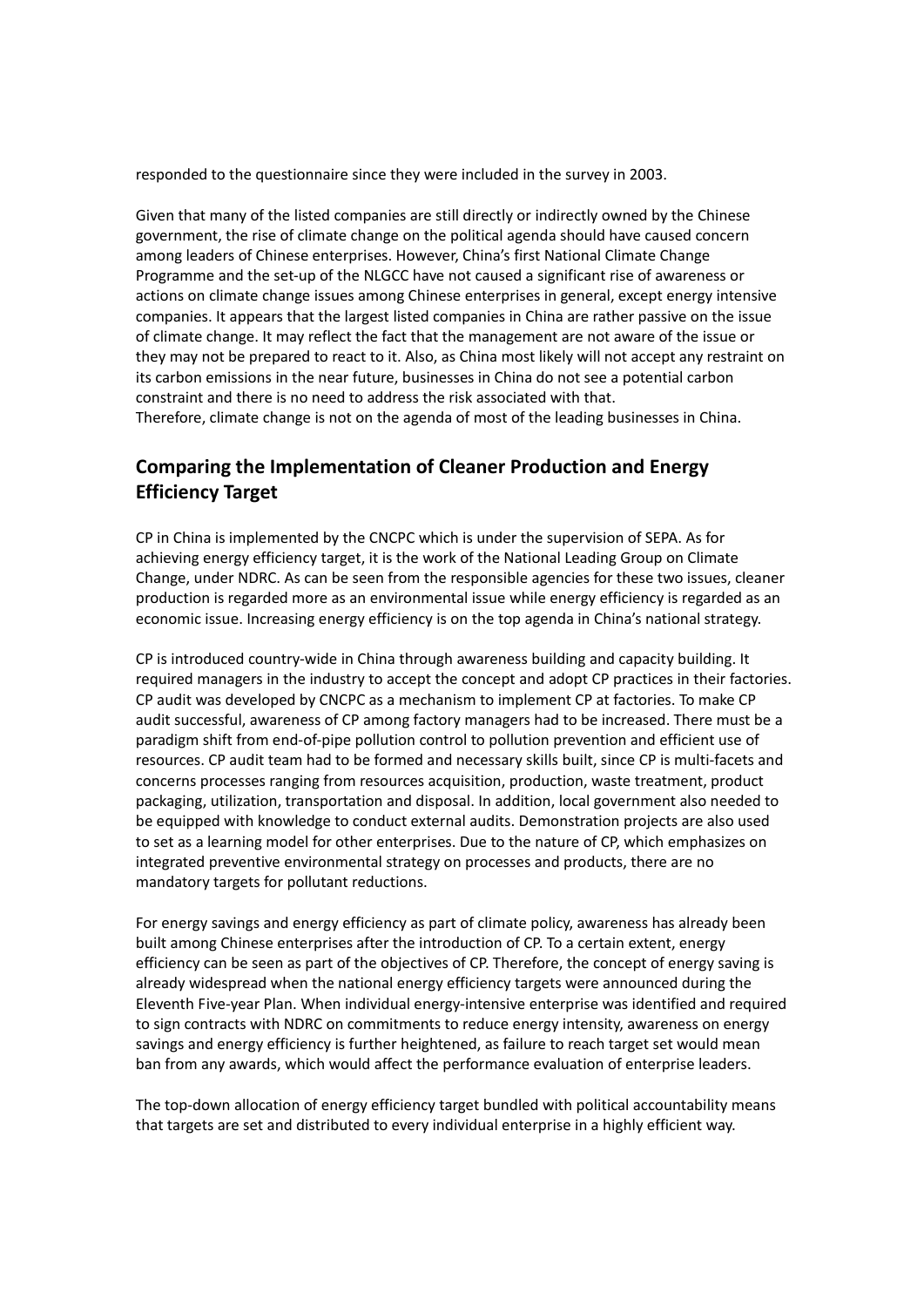Compared with the implementation of CP, awareness is not an issue any more. Also, the communication of targets set by the central government to key enterprises ran at a much faster rate than that of CP.

At the early stage of promotion of CP, key enterprises are engaged with CP for demonstration projects or bilateral cooperation. The speed of spread of the concept depends on the resource availability, in particular manpower, of CNCPC. Also, enterprises depend on the supports of CP centers or foreign cooperating institutions for solutions and know‐how. It is worth‐noting that implementing CP does not mean that enterprises are given specific targets to reduce a particular pollutant. It is up to discreet of the factory manager to implement certain measures only if the benefits are proved to out‐weight the cost of investment for cleaner production.

The introduction of CP at key Chinese enterprises has induced enterprises to form CP working groups, with top management of the companies as group leaders, and technical staff is involved to examine the whole production process. Capabilities were therefore built up. When it comes to achieving energy efficiency target, enterprises are left on their own to find the solutions and existing management structure on cleaner production is swiftly utilized to achieve such target. It can be expected that the rate of process innovation will be higher as there is a pressing need for enterprise to reduce energy consumption. Existing energy consuming procedures must be reviewed to achieve the goal.

Both literature review on CP and the research on climate response from listed Chinese enterprise indicated that effect of both policies can only reach a rather limited number of Chinese enterprises – mainly large enterprises that are state‐owned and energy intensive. For energy efficiency, the responding companies are mainly from energy, manufacturing and utilities sector. As from the literature on CP, small‐and‐medium enterprises are said to suffer from insufficient financial resources and technical knowledge. Initial investment on new technology required for cleaner production deters many factories owners from adopting the concept of cleaner production. The idea that cleaner production means higher cost is still deeply‐rooted in minds of company managers. Also, conducting CP audit requires the technical know‐how and expertise. With limited human resources, SMEs might find it difficult to allocate additional manpower for CP audit.

# **Discussion: Implications for promoting carbon management among enterprises**

Comparing CP and energy efficiency target, CP took a much longer time for the idea to be disseminated across industries, while energy efficiency targets are swiftly allocated to managers of key enterprises. Although it can be said that CP has built up capabilities among factories for energy savings and energy efficiency, it is the accountability system that poses a strong political incentive for enterprise leaders to fully utilize such capabilities within firm to achieve energy efficiency targets. As the performance evaluation for these leaders are linked to whether targets are achieved, it is naturally in their interest to fulfil the targets. In contrast with the use of legislation and regulation, this kind of accountability system seems to be far more effective, especially for state-owned enterprise. In the past, political affiliation of the enterprises with the government has often undermined the rule of law. State‐owned enterprises are often found to have a poorer environmental performance than other foreign-owned enterprises or community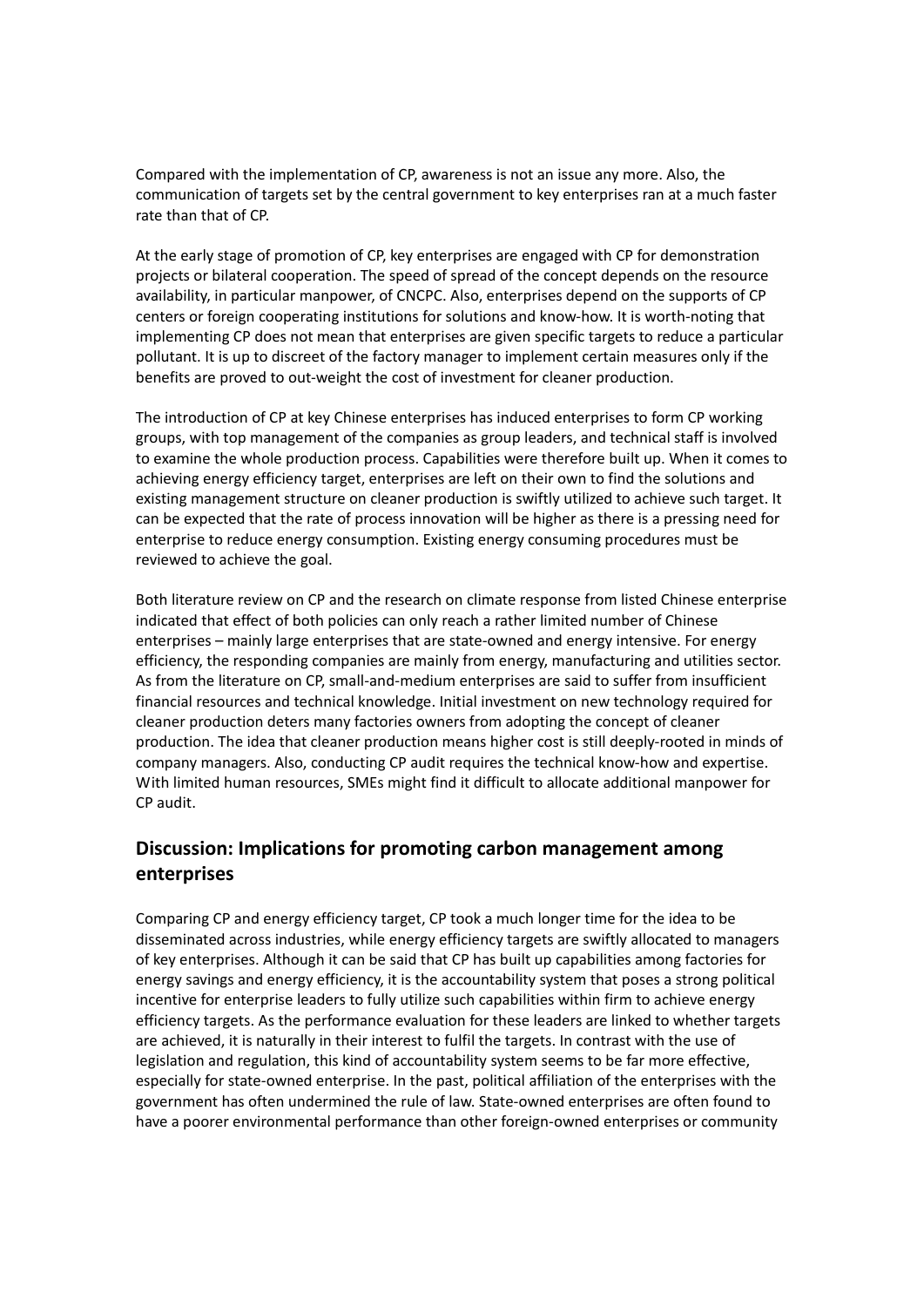owned enterprises This is because enterprise leaders have a strong bargaining power with government authorities when it comes to environmental issues (Wang and Jin, 2007).

For implementing CP in China, a new institutional framework focusing on its promotion and capacity building has been set up. As for achieving energy efficiency targets, the existing political framework and political affiliation between key state enterprise and the central government are utilized. What can be said is that the former is necessary for knowledge dissemination and raising awareness, while the latter acts as a motivation for key enterprises to follow. Both institutional set‐ups are shown to achieve different ends and it is argued that both of them are needed to achieve an effective environmental, in particular, climate policy.

Both CP and energy efficiency targets are found to have far less effect and influence on SMEs, which are largely privately‐owned and hide under public's radar. Denouncement of polluting companies by some local government in the public media has certain deterrent effect. Research in other parts of the world shows that SMEs are notoriously difficult to reach and influence and the key motivating factor behind SME's environmental consciousness is compliance with existing legislation (Studer et al., 2006). Therefore, effective enforcement of laws and regulations and the rise of fines for polluting companies are the most efficient tools to improve environmental performance of SMEs. Nevertheless, government must provide assistance on technological transformation and related financing.

For future climate policy, both a knowledge and awareness raising framework such as the one for CP should be set up, alongside with the accountability system such as that used for energy efficiency. The working groups on energy efficiency and climate change at provincial level that have been set up at the order by the central government have already formed a preliminary institutional framework. These working groups must not remain as a political showcase but developed regional expertise and knowledge on mitigating and adapting to climate change. A national network on climate change focusing on awareness raising and capacity building must be set up. Our research has found that only key energy intensive enterprises have responded positively to the energy efficiency targets and recognized the needs to reduce carbon emissions. Awareness of SOEs in other sectors seems to be very low. In order to raise their awareness and encourage them to prepare for a transition to low carbon economy, all state-owned enterprises and listed companies should be mandated to develop carbon accounting and management (even reduction) plan.

Also, similar to energy efficiency targets, the political accountable system should be widened to include other aspects of the environment. Performance evaluation of political leaders at local governments should be linked to a basket of environmental indicators and not just energy efficiency targets. Ideally, it should be linked to green GDP, which better reflects the quality of life of the citizens but received great political resistance.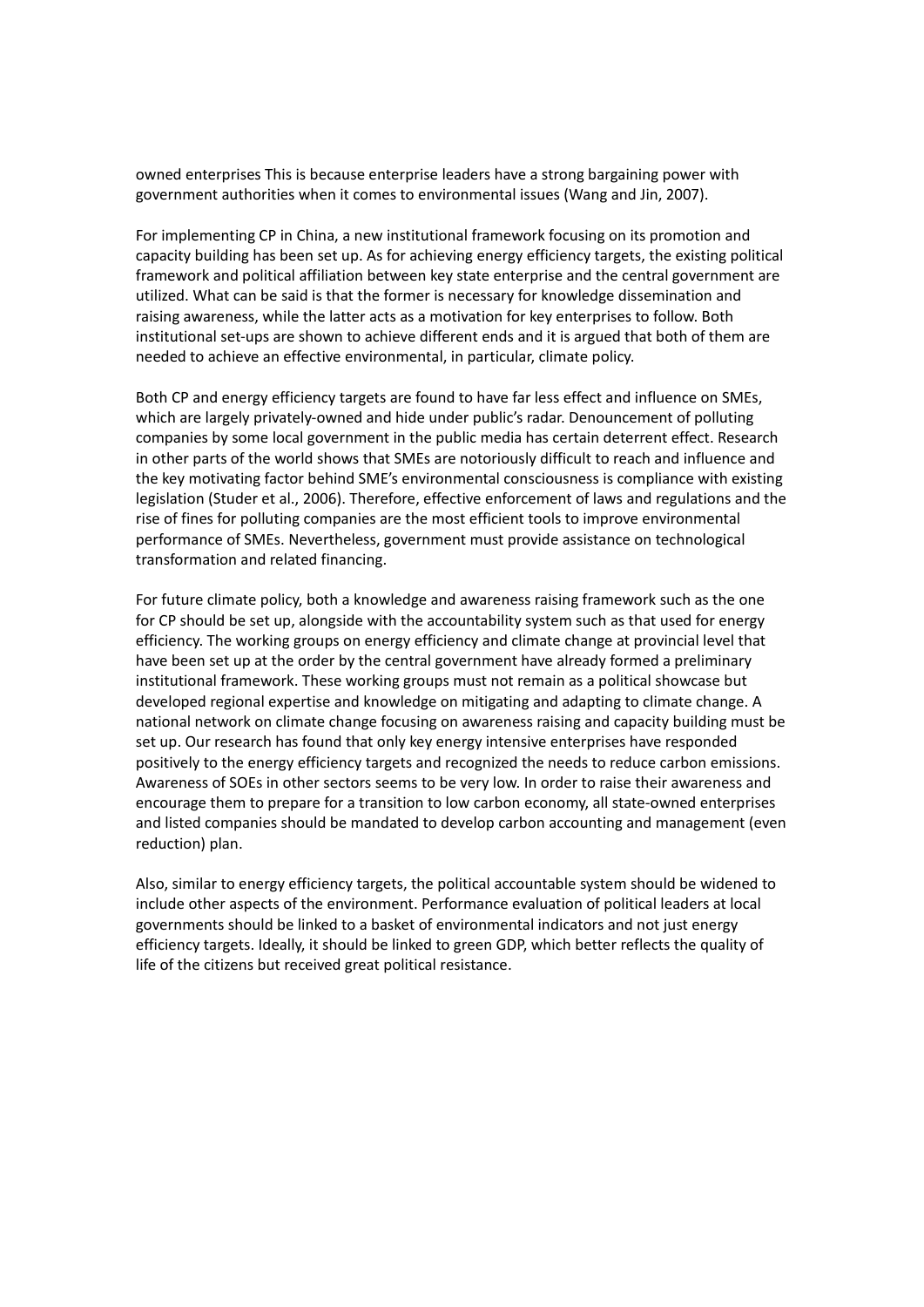### **References:**

- Chinese Research Academy of Environmental Sciences. 2007a. *National Clean Production Center*. http://www.craes.cn/cn/english/org\_7\_2.html [accessed 25 February 2009].
- China.org.cn. 2007b. *National Climate Change Program* 4 June 2007.

http://www.china.org.cn/english/environment/213624.htm [accessed 30 March 2009]. Cai W, Wang C, Chen J, Wang K, Zhang Y, Lu X. 2008. Comparison of CO2 emission scenarios and

mitigation opportunities in China's five sectors in 2020. *Energy Policy* **36**(3): 1181‐1194.

China Development Gateway. 2000. *Latest Progress on the Project of "Promotion of Cleaner Production Demonstrative Provinces and Cities"*. August 2000. http://www.chinagate.cn/english/1943.htm [accessed 8 April 2009].

Chen W. 2005. The costs of mitigating carbon emissions in China: findings from China MARKAL‐ MACRO modeling. *Energy Policy* **33**(7): 885‐896.

*China Electric Power Statistical Yearbook*. 2005. Editorial Board of China Electric Power Statistical Yearbook: Beijing.

China Review News Agency. 2008. *Mayors of Shandong and Gansu provinces: "Resign if not meeting energy‐saving and pollutants reduction targets"*. 12 March 2008. http://www.chinareviewnews.com/doc/1005/8/9/6/100589639.html?coluid=7&kindid=0& docid=100589639 [accessed 28 March 2009].

China.org.cn. 2007. *National Climate Change Program* 4 June 2007.

http://www.china.org.cn/english/environment/213624.htm [accessed 30 March 2009]. China.org.cn. n.d. *What Is the Five‐Year Plan*

http://www.china.org.cn/english/MATERIAL/157595.htm [accessed 28 March 2009]. CSR Asia. 2005. *Corporate Environmental Reporting and Disclosure in China*. CSR Asia: Hong Kong.

People's Daily. 2007. *The State Council set up the the National Leading Group on Climate Change and Energy Efficiency and Pollution Reduction*.

http://news.people.com.cn/GB/71648/71653/5880981.html [accessed 28 March 2009]. Fang Y, Côte RP. 2005. Towards sustainability: Objectives, strategies and barriers for cleaner

production in China. *International Journal of Sustainable Development and World Ecology* **12**(4): 443.

Guizhou Provincial People's Government. 2006. *Notice by Provincial People's Government Office on set‐up of Joint Council on CDM* 

http://www.gzzb.gov.cn/zc/ShowArticle.asp?ArticleID=4366 [accessed 30 March 2009].

Hicks C, Dietmar R. 2007. Improving cleaner production through the application of environmental management tools in China. *Journal of Cleaner Production* **15**(5): 395‐408.

IPCC. 2000. *Special Report on Emissions Scenarios*. Cambridge University Press: Cambridge.

Kroeze C, Vlasblom J, Gupta J, Boudri C, Blok K. 2004. The power sector in China and India: greenhouse gas emissions reduction potential and scenarios for 1990‐2020. *Energy Policy* **32**(1): 55‐76.

Lin J, Rosenquist G. 2008. Stay cool with less work: China's new energy‐efficiency standards for air conditioners. *Energy Policy* **36**(3): 1090‐1095.

China Environmental Law. 2008. *China's "Circular Economy" Law*. 26 March 2008. http://www.chinaenvironmentallaw.com/2008/03/26/china%E2%80%99s‐ %E2%80%9Ccircular‐economy%E2%80%9D‐law/ [accessed 7 April 2009].

Mestl HES, Aunan K, Fang J, Seip HM, Skjelvik JM, Vennemo H. 2005. Cleaner production as climate investment‐‐integrated assessment in Taiyuan City, China. *Journal of Cleaner Production* **13**(1): 57‐70.

NDRC. 2006. *Cleaner Production (Pollution Prevention) Policy and Legislation ‐ Background, Context and Progress*. 24 February 2009. http://www.chinacp.org.cn/eng/cp\_policy.html